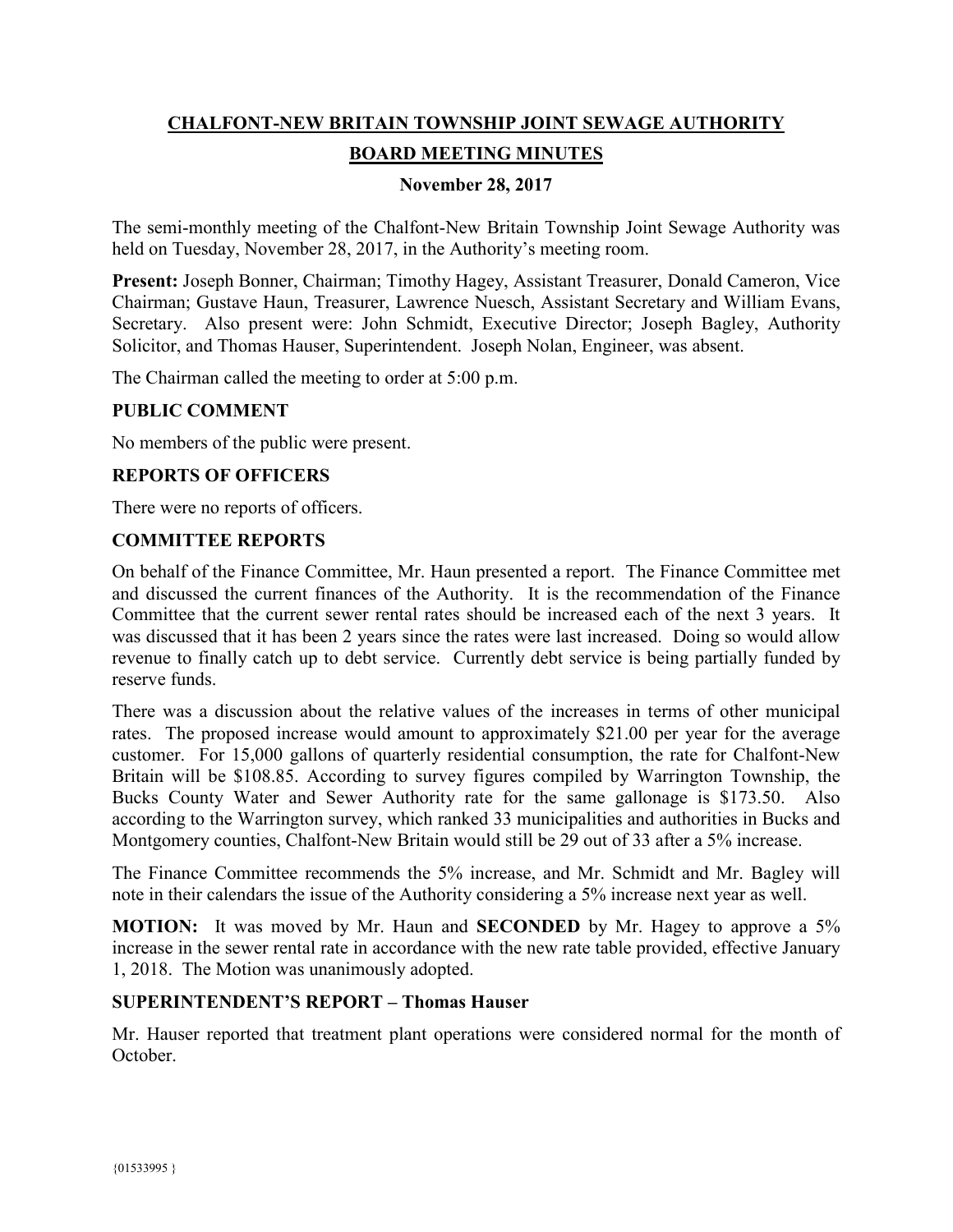Precipitation: 5.30 inches Average Daily Flow: 2.69 MGD Peak Day Flow: 6.63 MG

Process performance was within all limits and Mr. Hauser specifically noted excellent removal of phosphorous.

Routine maintenance was performed on the Plant including greasing aerator bearings, lubricating aerator coupling and UV lamp replacement. A problem developed with the No. 1 thickened sludge pit sensor in the DAFT. It has not yet been determined whether the problem is a sensor or a pump problem and it is still being worked on. Mr. Hauser reported on the fabrication of baffle board brackets which were discovered to be in bad shape by the contractor. New brackets were fabricated out of scrap aluminum in the possession of the Authority, saving money and keeping the project moving. The Truck Barn roof was painted by a contractor. Dewatered sludge was continued to be sent to the composing facility while the dryer is still being activated.

In the collection system, pre-construction meetings were held for Rolling Ridge subdivision and for the CHOP expansion.

# **EXECUTIVE DIRECTOR'S REPORT – John E. Schmidt**

Mr. Schmidt presented the executed pump and haul agreement with Toll PA XIII, L.P. Mr. Schmidt explained that the pump station has already been approved but Toll Brothers delivered the executed agreement to the Authority nevertheless.

**MOTION:** It was moved by Mr. Evans and **SECONDED** by Mr. Hagey to approve the pump and haul agreement with Toll PA XIII, L.P. and to authorize Mr. Schmidt to execute the agreement on behalf of the Authority. The Motion was unanimously adopted.

Mr. Schmidt next presented a sewage capacity approval form for 81 Woodside Avenue in New Britain Township.

**MOTION:** It was moved by Mr. Haun and **SECONDED** by Mr. Nuesch to approve sewage capacity for 81 Woodside Avenue. The Motion was unanimously adopted.

There was a discussion regarding an email packet for the Board for the November 28 meeting.

Mr. Schmidt informed the Board that employee Chuck Vance will retire in the middle of December. Mr. Vance has been employed for 44 years by the Authority.

Mr. Schmidt noted that Mr. Nolan is on vacation. Mr. Hagey commented that it was the best engineering report in years.

# **SOLICITOR'S REPORT – Joseph M. Bagley, Esquire**

Mr. Bagley had nothing to report.

#### **OTHER BUSINESS**

The Chairman called for items for the December 12 meeting. The Chairman informed the board that he would be absent from the December 12 meeting and Mr. Cameron will chair the meeting. The second meeting in December has previously been cancelled.